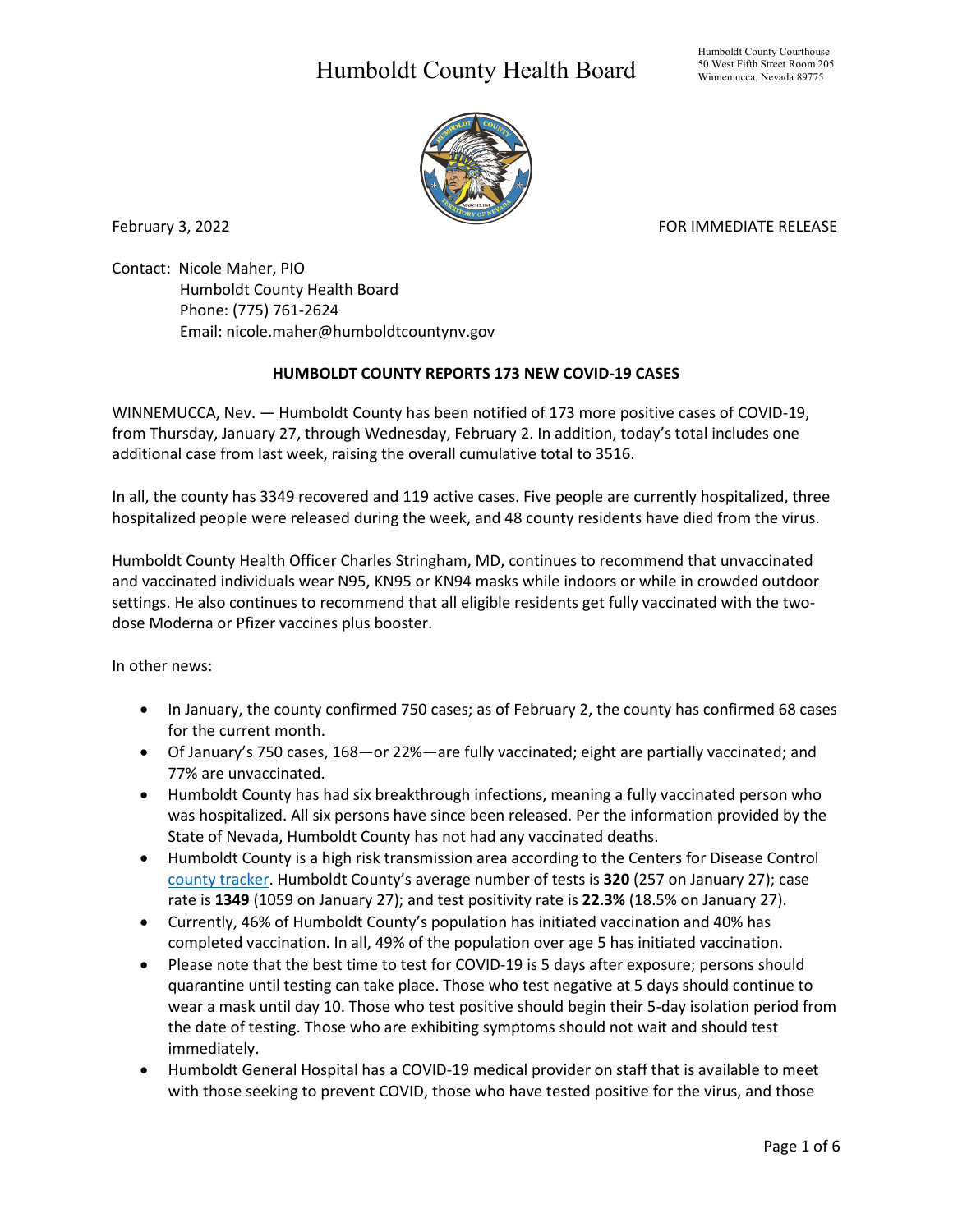who continue to experience the lingering effects of COVID illness. To make an appointment, please call (775) 623-5222, ext. 1379. The clinic is located at 51 E. Haskell Street in the building adjacent to the drive-through COVID-19 screening clinic.

- Pfizer vaccines for 5- to 11-year-old children have been approved and are now available through Humboldt County Community Health. Please call (775) 623-6575 to make an appointment.
- Booster doses of the COVID-19 vaccine are now available for all populations age 12 and older. Recipients of the two-dose Moderna and Pfizer vaccines should receive a booster six months or five months (respectively) following their second shot; recipients of the single-dose Johnson & Johnson vaccine should receive a booster two months following their vaccination.

| Case # | <b>Gender</b> | <b>Age Range</b> | <b>Contact</b>      | <b>Status</b>  |
|--------|---------------|------------------|---------------------|----------------|
| 3344   | Man           | 80s              | Under investigation | Recovered      |
| 3345   | Man           | 40s              | Under investigation | Recovered      |
| 3346   | Woman         | 20s              | Under investigation | Self-isolating |
| 3347   | Female        | Child            | Under investigation | Recovered      |
| 3348   | Male          | Child            | Under investigation | Recovered      |
| 3349   | Female        | Teen             | Under investigation | Recovered      |
| 3350   | Male          | Teen             | Under investigation | Recovered      |
| 3351   | Woman         | 20s              | Under investigation | Recovered      |
| 3352   | Man           | 20s              | Under investigation | Recovered      |
| 3353   | Man           | 20s              | Under investigation | Recovered      |
| 3354   | Woman         | 20s              | Under investigation | Recovered      |
| 3355   | Woman         | 70s              | Under investigation | Recovered      |
| 3356   | Female        | Child            | Under investigation | Recovered      |
| 3357   | Woman         | 60s              | Under investigation | Recovered      |
| 3358   | Woman         | 90s              | Under investigation | Recovered      |
| 3359   | Female        | Child            | Under investigation | Recovered      |
| 3360   | Woman         | 40s              | Under investigation | Recovered      |
| 3361   | Man           | 40s              | Under investigation | Recovered      |
| 3362   | Male          | Child            | Under investigation | Recovered      |
| 3363   | Man           | 20s              | Under investigation | Self-isolating |
| 3364   | Female        | Teen             | Under investigation | Recovered      |
| 3365   | Male          | Teen             | Under investigation | Recovered      |
| 3366   | Man           | 40s              | Under investigation | Recovered      |
| 3367   | Male          | Teen             | Under investigation | Recovered      |
| 3368   | Man           | 40s              | Under investigation | Recovered      |
| 3369   | Female        | Teen             | Under investigation | Recovered      |
| 3370   | Woman         | 60s              | Under investigation | Recovered      |
| 3371   | Woman         | 40s              | Under investigation | Recovered      |
| 3372   | Male          | Child            | Under investigation | Recovered      |
| 3373   | Male          | Child            | Under investigation | Recovered      |
| 3374   | Woman         | 30 <sub>s</sub>  | Under investigation | Recovered      |
| 3375   | Man           | 30 <sub>s</sub>  | Under investigation | Recovered      |
| 3376   | Woman         | 80s              | Under investigation | Recovered      |

Brief summary information of Humboldt County's latest cases follows: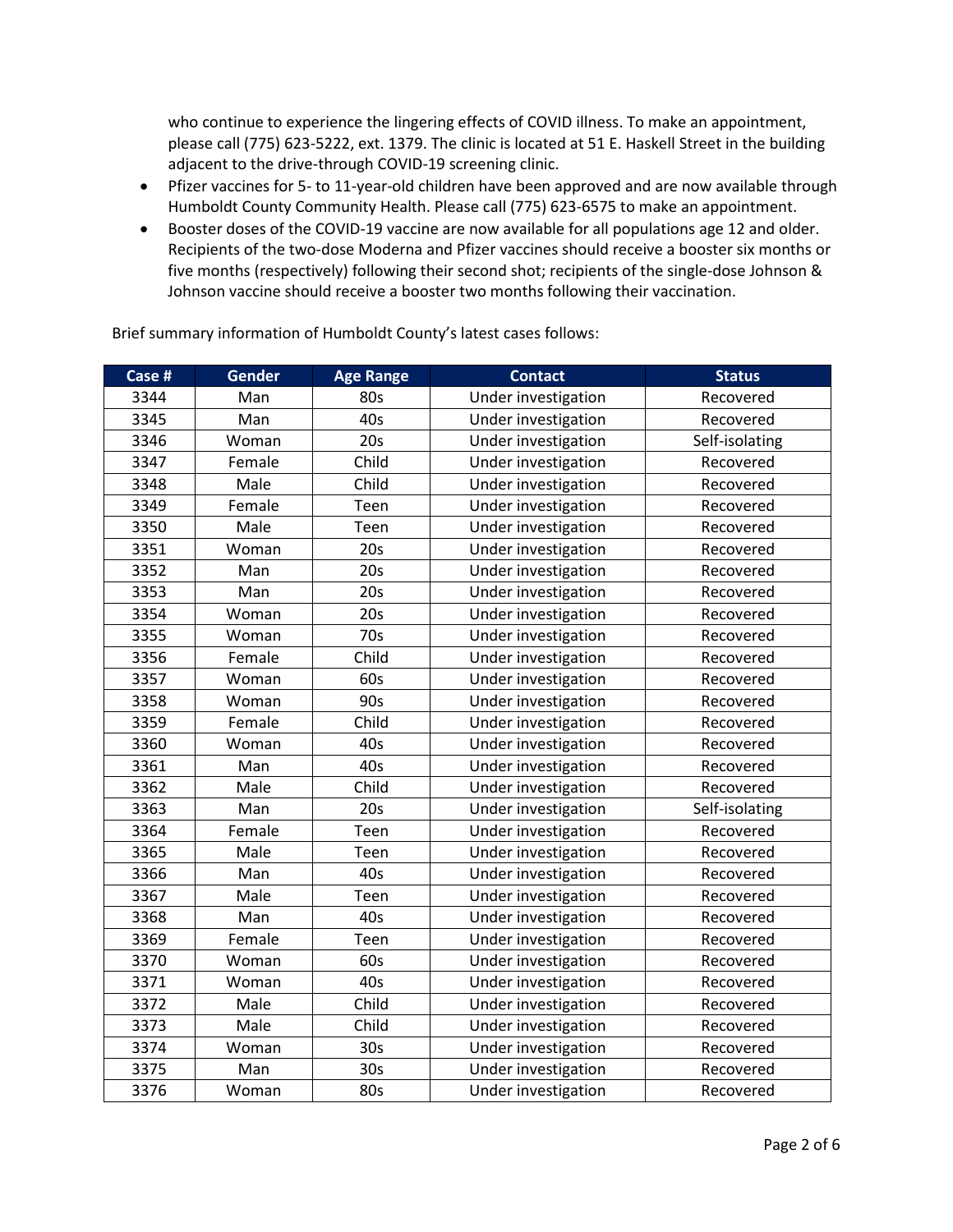| 3377 | Woman  | 30 <sub>s</sub> | Under investigation | Recovered      |
|------|--------|-----------------|---------------------|----------------|
| 3378 | Man    | 60s             | Under investigation | Recovered      |
| 3379 | Man    | 30ss            | Under investigation | Recovered      |
| 3380 | Man    | 40s             | Under investigation | Recovered      |
| 3381 | Woman  | 60s             | Under investigation | Recovered      |
| 3382 | Woman  | 20s             | Under investigation | Recovered      |
| 3383 | Man    | 20s             | Under investigation | Recovered      |
| 3384 | Man    | 50s             | Under investigation | Recovered      |
| 3385 | Woman  | 30s             | Under investigation | Recovered      |
| 3386 | Woman  | 70s             | Under investigation | Recovered      |
| 3387 | Man    | 50s             | Under investigation | Recovered      |
| 3388 | Woman  | 60s             | Under investigation | Self-isolating |
| 3389 | Man    | 40s             | Under investigation | Recovered      |
| 3390 | Woman  | 60s             | Under investigation | Recovered      |
| 3391 | Woman  | 30 <sub>s</sub> | Under investigation | Recovered      |
| 3392 | Male   | Child           | Under investigation | Recovered      |
| 3393 | Woman  | 20s             | Under investigation | Recovered      |
| 3394 | Woman  | 30 <sub>s</sub> | Under investigation | Recovered      |
| 3395 | Woman  | 20s             | Under investigation | Recovered      |
| 3396 | Female | Child           | Under investigation | Recovered      |
| 3397 | Female | Child           | Under investigation | Recovered      |
| 3398 | Male   | Child           | Under investigation | Recovered      |
| 3399 | Man    | 70s             | Under investigation | Recovered      |
| 3400 | Woman  | 60s             | Under investigation | Self-isolating |
| 3401 | Man    | 30s             | Under investigation | Recovered      |
| 3402 | Female | Child           | Under investigation | Recovered      |
| 3403 | Woman  | 40s             | Under investigation | Recovered      |
| 3404 | Woman  | 50s             | Under investigation | Recovered      |
| 3405 | Woman  | 40s             | Under investigation | Self-isolating |
| 3406 | Woman  | 70s             | Under investigation | Self-isolating |
| 3407 | Man    | 40s             | Under investigation | Self-isolating |
| 3408 | Woman  | 20s             | Under investigation | Self-isolating |
| 3409 | Man    | 40s             | Under investigation | Self-isolating |
| 3410 | Man    | 60s             | Under investigation | Self-isolating |
| 3411 | Woman  | 20s             | Under investigation | Self-isolating |
| 3412 | Man    | 80s             | Under investigation | Self-isolating |
| 3413 | Man    | 40s             | Under investigation | Self-isolating |
| 3414 | Female | Child           | Under investigation | Self-isolating |
| 3415 | Man    | 30 <sub>s</sub> | Under investigation | Recovered      |
| 3416 | Man    | 20s             | Under investigation | Recovered      |
| 3417 | Woman  | 50s             | Under investigation | Recovered      |
| 3418 | Man    | 40s             | Under investigation | Recovered      |
| 3419 | Woman  | 50s             | Under investigation | Recovered      |
| 3420 | Female | Child           | Under investigation | Recovered      |
| 3421 | Man    | 60s             | Under investigation | Self-isolating |
| 3422 | Woman  | 20s             | Under investigation | Recovered      |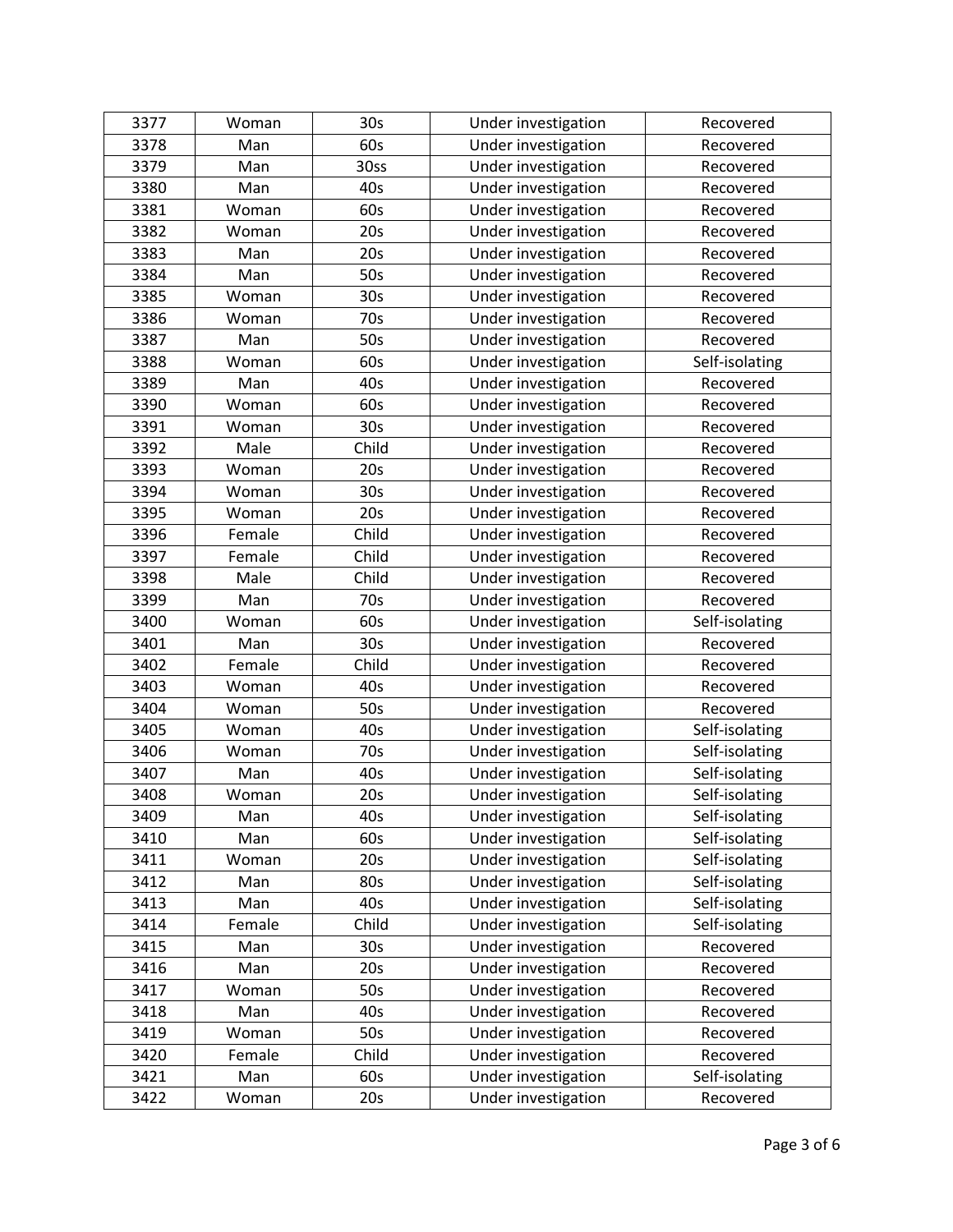| 3423 | Woman  | 50s             | Under investigation | Recovered      |
|------|--------|-----------------|---------------------|----------------|
| 3424 | Woman  | 60s             | Under investigation | Self-isolating |
| 3425 | Woman  | 30 <sub>s</sub> | Under investigation | Recovered      |
| 3426 | Male   | Child           | Under investigation | Recovered      |
| 3427 | Woman  | 30 <sub>s</sub> | Under investigation | Recovered      |
| 3428 | Woman  | 50s             | Under investigation | Recovered      |
| 3429 | Woman  | 20s             | Under investigation | Self-isolating |
| 3430 | Man    | 60s             | Under investigation | Recovered      |
| 3431 | Man    | 20s             | Under investigation | Recovered      |
| 3432 | Man    | 20s             | Under investigation | Recovered      |
| 3433 | Woman  | 20s             | Under investigation | Recovered      |
| 3434 | Man    | 20s             | Under investigation | Recovered      |
| 3435 | Man    | 40s             | Under investigation | Recovered      |
| 3436 | Man    | 70s             | Under investigation | Self-isolating |
| 3437 | Man    | 30 <sub>s</sub> | Under investigation | Self-isolating |
| 3438 | Woman  | 30 <sub>s</sub> | Under investigation | Self-isolating |
| 3439 | Woman  | 50s             | Under investigation | Recovered      |
| 3440 | Man    | 20s             | Under investigation | Self-isolating |
| 3441 | Woman  | 50s             | Under investigation | Self-isolating |
| 3442 | Woman  | 30 <sub>s</sub> | Under investigation | Self-isolating |
| 3443 | Woman  | 60s             | Under investigation | Self-isolating |
| 3444 | Man    | 50s             | Under investigation | Self-isolating |
| 3445 | Female | Child           | Under investigation | Self-isolating |
| 3446 | Woman  | 60s             | Under investigation | Self-isolating |
| 3447 | Female | Teen            | Under investigation | Self-isolating |
| 3448 | Female | Child           | Under investigation | Self-isolating |
| 3449 | Female | Teen            | Under investigation | Self-isolating |
| 3450 | Woman  | 20s             | Under investigation | Self-isolating |
| 3451 | Male   | Teen            | Under investigation | Self-isolating |
| 3452 | Man    | 60s             | Under investigation | Self-isolating |
| 3453 | Man    | 80s             | Under investigation | Hospitalized   |
| 3454 | Woman  | 30 <sub>s</sub> | Under investigation | Self-isolating |
| 3455 | Man    | 60s             | Under investigation | Self-isolating |
| 3456 | Woman  | 40s             | Under investigation | Self-isolating |
| 3457 | Woman  | 50s             | Under investigation | Hospitalized   |
| 3458 | Female | Teen            | Under investigation | Self-isolating |
| 3459 | Woman  | 80s             | Under investigation | Hospitalized   |
| 3460 | Man    | 60s             | Under investigation | Self-isolating |
| 3461 | Woman  | 40s             | Under investigation | Recovered      |
| 3462 | Female | Child           | Under investigation | Self-isolating |
| 3463 | Woman  | 60s             | Under investigation | Hospitalized   |
| 3464 | Woman  | 20s             | Under investigation | Self-isolating |
| 3465 | Woman  | 20s             | Under investigation | Self-isolating |
| 3466 | Male   | Child           | Under investigation | Self-isolating |
| 3467 | Man    | 30 <sub>s</sub> | Under investigation | Self-isolating |
| 3468 | Woman  | 60s             | Under investigation | Self-isolating |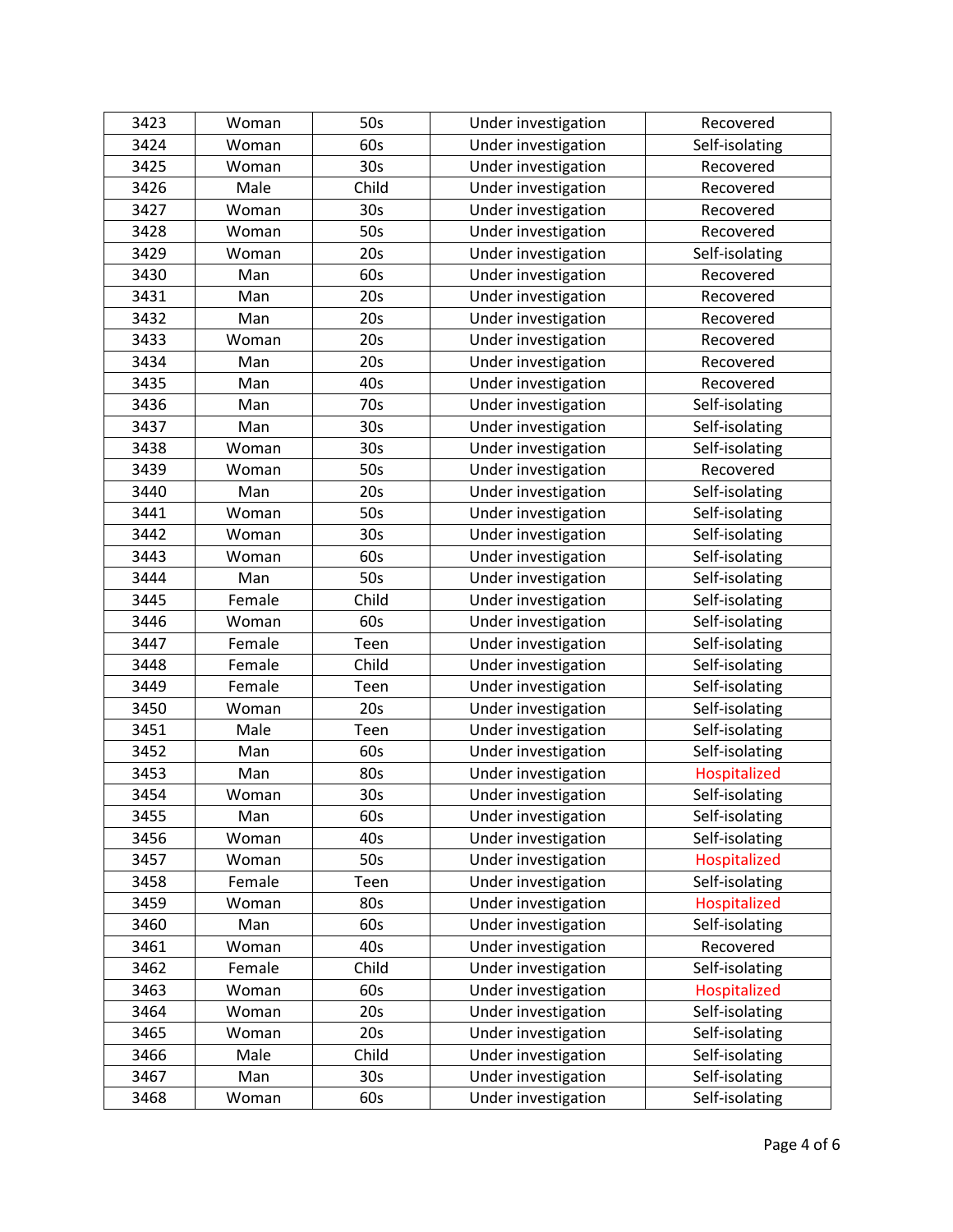| 3469 | Man    | 60s             | Under investigation | Self-isolating |
|------|--------|-----------------|---------------------|----------------|
| 3470 | Woman  | 30 <sub>s</sub> | Under investigation | Self-isolating |
| 3471 | Woman  | 30s             | Under investigation | Self-isolating |
| 3472 | Male   | Child           | Under investigation | Self-isolating |
| 3473 | Woman  | 30s             | Under investigation | Self-isolating |
| 3474 | Man    | 40s             | Under investigation | Self-isolating |
| 3475 | Female | Child           | Under investigation | Self-isolating |
| 3476 | Male   | Teen            | Under investigation | Self-isolating |
| 3477 | Woman  | 60s             | Under investigation | Self-isolating |
| 3478 | Woman  | 30s             | Under investigation | Self-isolating |
| 3479 | Woman  | 60s             | Under investigation | Self-isolating |
| 3480 | Man    | 70s             | Under investigation | Self-isolating |
| 3481 | Woman  | 40s             | Under investigation | Self-isolating |
| 3482 | Woman  | 40s             | Under investigation | Self-isolating |
| 3483 | Female | Teen            | Under investigation | Self-isolating |
| 3484 | Man    | 20s             | Under investigation | Self-isolating |
| 3485 | Male   | Teen            | Under investigation | Self-isolating |
| 3486 | Man    | 70s             | Under investigation | Self-isolating |
| 3487 | Man    | 30s             | Under investigation | Self-isolating |
| 3488 | Woman  | 20s             | Under investigation | Self-isolating |
| 3489 | Woman  | 60s             | Under investigation | Self-isolating |
| 3490 | Man    | 60s             | Under investigation | Self-isolating |
| 3491 | Man    | 40s             | Under investigation | Self-isolating |
| 3492 | Woman  | 30s             | Under investigation | Self-isolating |
| 3493 | Woman  | 30 <sub>s</sub> | Under investigation | Self-isolating |
| 3494 | Man    | 20s             | Under investigation | Self-isolating |
| 3495 | Man    | 30 <sub>s</sub> | Under investigation | Self-isolating |
| 3496 | Man    | 30 <sub>s</sub> | Under investigation | Self-isolating |
| 3497 | Man    | 60s             | Under investigation | Self-isolating |
| 3498 | Woman  | 50s             | Under investigation | Self-isolating |
| 3499 | Woman  | 40s             | Under investigation | Self-isolating |
| 3500 | Woman  | 50s             | Under investigation | Self-isolating |
| 3501 | Woman  | 40s             | Under investigation | Self-isolating |
| 3502 | Man    | 40s             | Under investigation | Self-isolating |
| 3503 | Male   | Teen            | Under investigation | Self-isolating |
| 3504 | Man    | 20s             | Under investigation | Self-isolating |
| 3505 | Man    | 50s             | Under investigation | Self-isolating |
| 3506 | Woman  | 20s             | Under investigation | Self-isolating |
| 3507 | Man    | 20s             | Under investigation | Self-isolating |
| 3508 | Man    | 50s             | Under investigation | Self-isolating |
| 3509 | Man    | 30 <sub>s</sub> | Under investigation | Self-isolating |
| 3510 | Male   | Teen            | Under investigation | Self-isolating |
| 3511 | Man    | 60s             | Under investigation | Self-isolating |
| 3512 | Female | Child           | Under investigation | Self-isolating |
| 3513 | Male   | Teen            | Under investigation | Self-isolating |
| 3514 | Woman  | 60s             | Under investigation | Self-isolating |